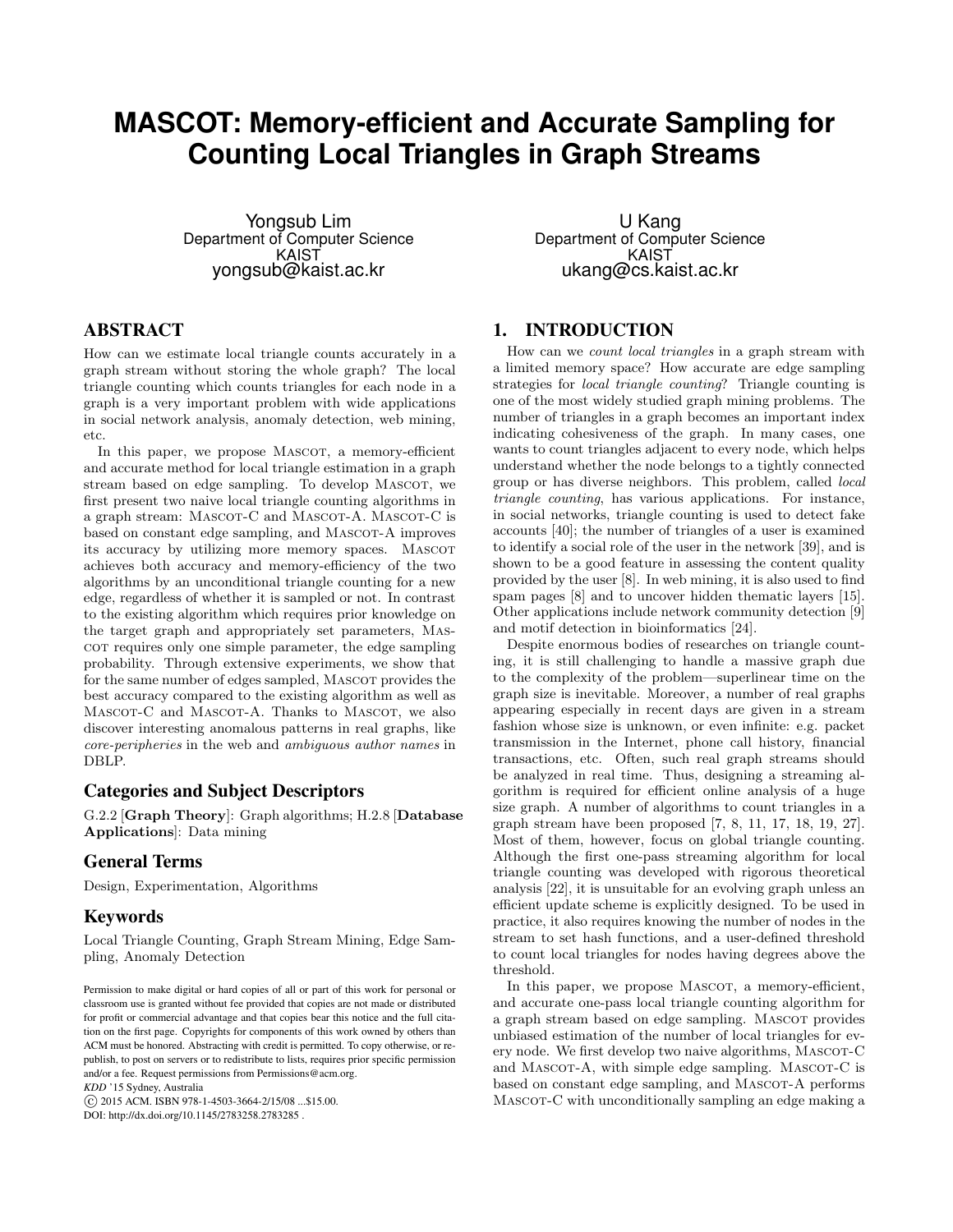

Figure 1: Summary of our results on the BerkStan graph described in Table 3. (a) Scatter plot between the true local triangle counts and its estimations by MASCOT for all nodes. MASCOT is accurate especially for nodes with many triangles. (b), (c): Comparison of our proposed algorithm  $MASCOT$  and competitors including KP [22] for local triangle estimation in a graph stream. Note that for a fixed memory space, MASCOT provides the best accuracy in terms of the correlation coefficient and the error.

Table 1: Comparison of MASCOT and other algorithms. Our main proposed method MASCOT shows the best performance for all metrics. For Corr. Coef. and Error, we compare at the same memory usage, and for the memory usage, we do at the same accuracy.

|                         | [Proposed]    |          | Basic    | Existing       |
|-------------------------|---------------|----------|----------|----------------|
|                         | <b>MASCOT</b> | MASCOT-A | MASCOT-C | KP [22]        |
| Corr. Coef.             | High          | High     | Medium   | Low            |
| Error                   | Small         | Medium   | Medium   | Large          |
| Memory Usage            | Low           | Medium   | Medium   | Large          |
| Estimated<br>Node Range | All           | All      | All      | $\text{Top-}k$ |
| Incremental<br>Update   | Yes           | Yes      | Yes      | No             |

triangle. MASCOT-A has lower variance but uses more memory spaces than Mascot-C. Our proposed algorithm Mascot provides the advantages of both accuracy and memoryefficiency by the strategy of "unconditional counting before sampling". Table 1 compares MASCOT and other algorithms including KP [22] by various aspects.

Conducting extensive experiments on real world graphs, we show that MASCOT estimates local triangle counts better than MASCOT-C and MASCOT-A in terms of Pearson correlation coefficient and mean of absolute relative error. We also demonstrate that MASCOT outperforms the existing algorithm [22] in both metrics which to the best of our knowledge is the only one-pass local triangle counting algorithm for a graph stream. Figure 1 illustrates our results for BerkStan graph. Applying MASCOT to real graphs, we show that local triangle counts are effective in discovering anomalous patterns in a graph.

Our contributions are summarized as follows.

• Algorithm. We propose MASCOT, a memory-efficient and accurate one-pass local triangle counting algorithm for a graph stream. This improves two naive edge

Table 2: Table of symbols.

| Symbol                                           | Description                                                    |
|--------------------------------------------------|----------------------------------------------------------------|
| G, V, E                                          | Undirected graph, set of its nodes, set of its edges           |
| n, m                                             | Numbers of nodes and edges                                     |
| $\mathcal{N}_u$                                  | Set of neighbors of a node $u$                                 |
| $\mathcal{N}_{uv}$                               | $N_u \cap N_v$                                                 |
| $\tau$                                           | Set of triangles in a graph                                    |
| $\mathcal{T}_u$                                  | Set of triangles of the node $u$                               |
|                                                  | Number of triangles of the node u, equals to $ \mathcal{T}_u $ |
| $\frac{\triangle_u}{\tau_u, \tau_u^c, \tau_u^a}$ | Estimation for $\Delta_u$                                      |
| $\boldsymbol{p}$                                 | Default probability of sampling each edge                      |
| $\eta$                                           | Ratio of sampled edge over the total edges                     |
| $q_{uv}$ , $q_e$                                 | True probability that an edge $e = (u, v)$ is sampled          |

sampling based algorithms MASCOT-C and MASCOT-A to achieve both small variance and memory-efficiency. Unlike the previous algorithm  $[22]$ , MASCOT requires only one simple parameter, the edge sampling probability, without requiring knowledge on the input graph.

- Performance. We show that MASCOT is more accurate not only than MASCOT-C and MASCOT-A but also than the previous algorithm [22] in terms of Pearson correlation coefficient and the mean of absolute relative error.
- Discovery. We discover several anomalous patterns in real graphs by applying MASCOT, including coreperiphery structures in the web and ambiguous author names in a collaboration network.

The codes and data used in this paper are available at http://kdmlab.org/mascot. The rest of this paper is organized as follows. In Section 2, we discuss related works of our paper. We describe our proposed algorithm MASCOT and two naive ones in Section 3. After showing the performance of MASCOT in accuracy, and comparing it with the previous algorithm in Section 4, we conclude in Section 5.

## 2. RELATED WORK

In this section, we describe related works. Table 2 lists the symbols used in our paper.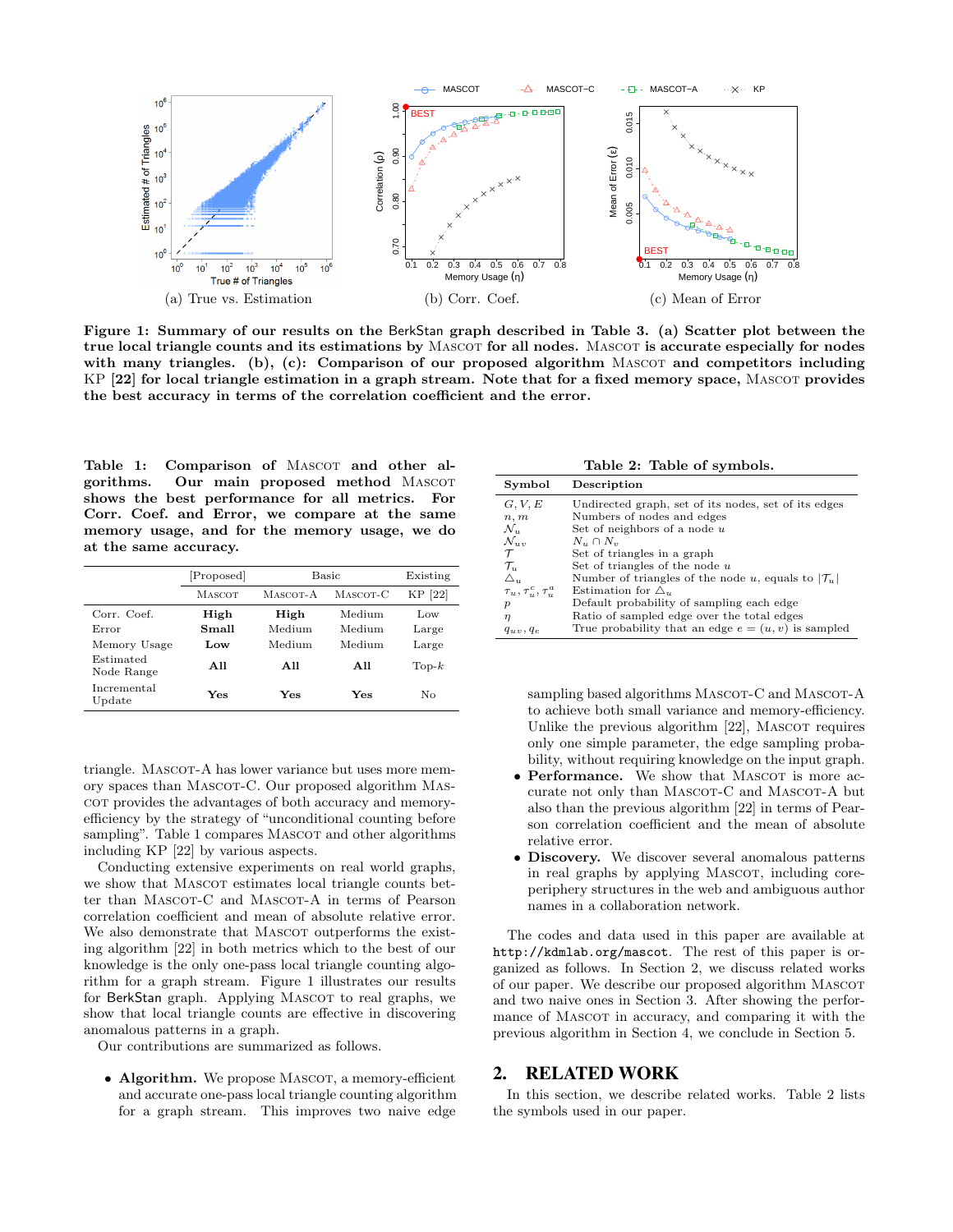# 2.1 Triangle Counting

The global and local triangle counting in a graph has been extensively studied. The simplest and time-efficient algorithm is to use matrix multiplication  $[3] - A^3$  for an adjacency matrix A results in exact local triangle counting. Despite the fast running time of  $O(m^{1.41})$ , the algorithm is not suitable for large scale graphs due to its high space complexity of  $O(n^2)$  where n and m are the numbers of nodes and edges, respectively. To achieve a fast running time with a reasonable space requirement, various approaches have been proposed [23, 32].

To handle large-scale graphs, researchers have been also interested in devising external and distributed algorithms. Chu and Cheng [12] proposed a graph partitioning based algorithm, and Hu et al. [16] developed an algorithm by iteratively loading a part of edges and counting triangles among them. Recently, Pagh and Silvestri [26] achieved the currently minimum I/O complexity  $O(m^{3/2}/(B\sqrt{M}))$  where  $M$  is the total space and  $B$  is a size of data transfer block. To make an algorithm more scalable, parallel computing has been also widely considered. Cohen [13] proposed the first MAPREDUCE algorithm for triangle enumeration. Suri and Vassilvitskii [36] proposed a graph partitioning based algorithm, which is further improved by Park and Chung [28]. For more parallel algorithms, we refer to [4, 21, 29].

## 2.2 Graph Stream Mining

There have been numerous studies on graph stream mining. We first present studies on triangle counting in a graph stream, and then those on other graph mining problems.

#### *2.2.1 Triangle Counting*

Recently, there have been numerous studies on triangle counting in a graph stream.

Global Triangle Counting. The first study was conducted theoretically by Bar-Yossef et al. [7]. Afterwards, its space bound was improved by [18] and [11] successively. Recently, Jha et al. [17] proposed a single pass algorithm based on wedge sampling to estimate the number of triangles and the clustering coefficient from a graph stream. The algorithm takes  $O(\sqrt{n})$  memory spaces with an additive error guarantee. Kane et al. [19] devised a sketch based streaming algorithm to count subgraphs with a constant size, which allows edge deletion. This result was improved in the space complexity by [30]. Tsourakakis et al. [38] presented a graph sparsification method by edge sampling for estimating the number of triangles in a graph, which requires one-pass to the graph and can be applied to a stream model. A more general edge sampling framework was proposed by [1], which can be applied to estimating various graph statistics including the number of triangles.

Local Triangle Counting. Counting triangles in a graph stream for each node has been also studied. Becchetti et al.  $[8]$  proposed a semi-streaming algorithm requiring  $\log n$ passes, and Kutzkov and Pagh proposed a single pass algorithm ("KP" henceforth) [22] based on node coloring [27]. However, they are limited in practice: [8] requires multiple passes to a graph, and [22] requires to know the number of nodes in a graph stream in advance. In contrast, our proposed Mascot requires only one pass to the graph with only one parameter, the edge sampling probability, while achieving a better accuracy. Note that although the one-pass local triangle counting methods, [22] and our proposed MASCOT,

assume no duplicated edges, both can be easily extended to a multigraph: e.g. duplicated edges can be checked using a hash scheme like Bloom filter [10].

#### *2.2.2 Other Problems*

Other graph mining tasks for a stream model have been extensively studied as well. Balanced graph partitioning in a graph stream was initiated in [35] by suggesting several simple heuristics. Their method not only significantly outperforms a naive hashing scheme, but also is comparable to the state-of-the-art method for some cases. Stanton [34] theoretically showed the lower bound  $o(n)$  of approximation ratio, and proposed two randomized greedy algorithms. We refer to [25, 37] for more related studies.

Another interesting topic is online PageRank computation. Sarma et al. [31] studied performing a random walk from a graph stream, and their method enables computing PageRank and conductance. Also PageRank computation in an evolving graph has been studied in [5, 6, 14].

# 3. PROPOSED METHOD

In this section, we propose MASCOT, a memory-efficient accurate algorithm to provide unbiased estimation of local triangle counts for every node in a graph stream. We first present two naive algorithms MASCOT-C and MASCOT-A based on edge sampling. While MASCOT-A provides lower variance than MASCOT-C, it requires more memory spaces for the same sampling probability. MASCOT achieves both memory-efficiency and small variance. Also MASCOT requires only one simple parameter of edge sampling probability and no prior knowledge on an input graph.

## 3.1 MASCOT-C

MASCOT-C (Memory-efficient Accurate Sampling for Counting Local Triangles with Constant Sampling) is based on Doulion [38], a method to estimate the number of triangles in a massive graph by sparsification. MASCOT-C samples every edge from a graph stream with a constant probability p while keeping local triangle estimation up-to-date for every node. For an efficient update, given a new edge  $(u, v)$ , only the estimations for  $c \in \mathcal{N}_{uv} \cup \{u, v\}$ , where  $\mathcal{N}_{uv}$  is the set of common neighbors of  $u$  and  $v$ , are updated. Note that triangle counts of the other nodes are not affected by  $(u, v)$ . The dominant factor of the total cost per new edge is the computation of  $\mathcal{N}_{uv}$  which takes  $O(d_u + d_v)$  time where  $d_u$ is the degree of  $u$ . The whole procedure of MASCOT-C is shown in Algorithm 1.

Mascot-C provides unbiased estimation as stated in the following lemma.

LEMMA 1. Let  $\Delta_u$  be the true number of local triangles of u, and  $\tau_u^c$  be its estimation by MASCOT-C. For every  $u \in V$ ,

$$
\mathbb{E}\left[\tau_u^c\right] = \triangle_u.
$$

PROOF. Let  $\delta_{\lambda}$  indicate whether the triangle  $\lambda$  is sampled or not. At any time, the expected value of  $\tau_u^c$  becomes

$$
\mathbb{E}\left[\tau_u^c\right] = \sum_{\lambda \in \mathcal{T}_u} \frac{1}{p^3} \mathbb{E}\left[\delta_{\lambda}\right],
$$

where  $\mathcal{T}_u$  is the set of triangles containing u. Since every edge is sampled with probability  $p$ ,  $\mathbb{E}[\delta_{\lambda}] = p^3$ . Hence, we obtain  $\mathbb{E}[\tau_u^c] = \Delta_u$ .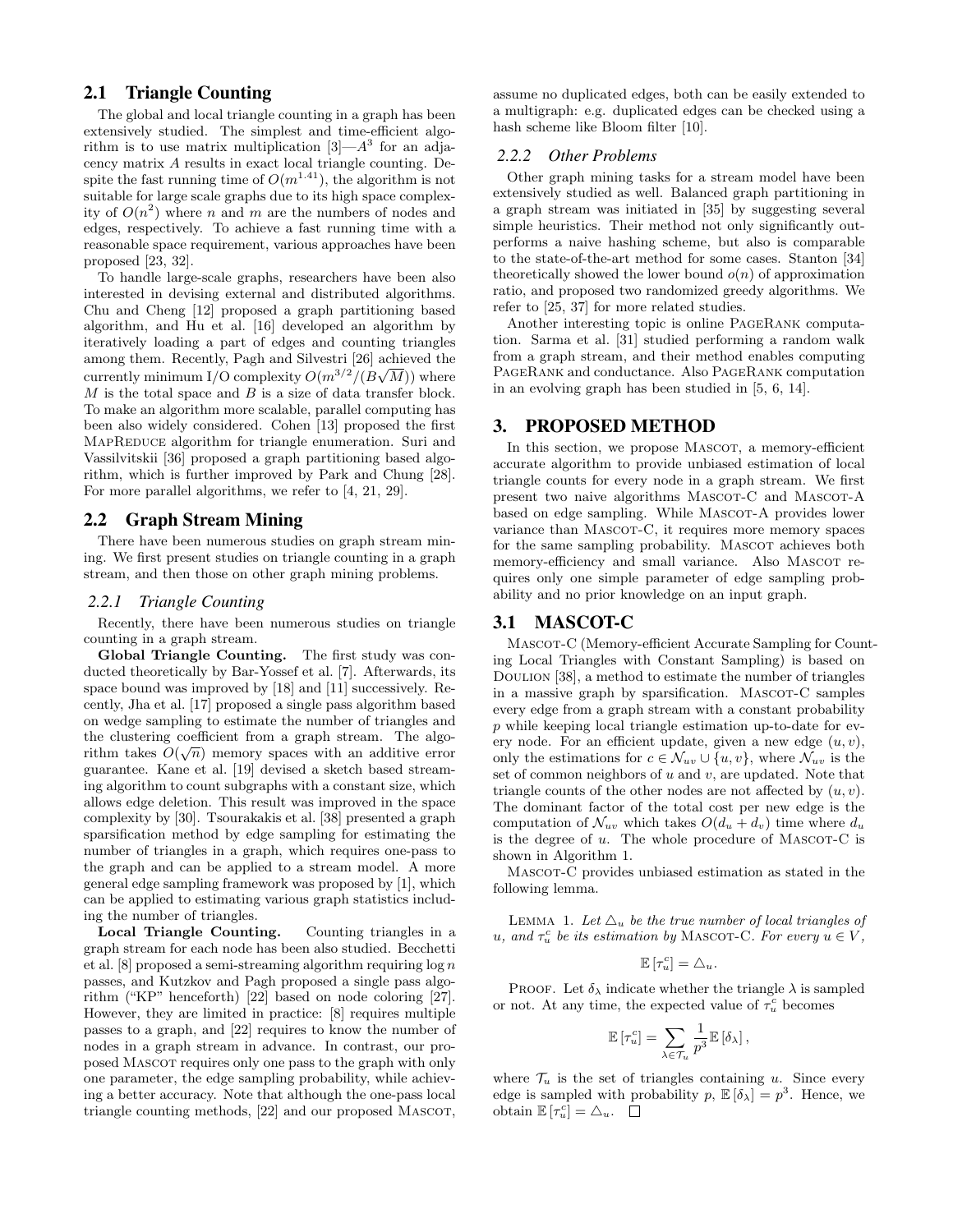Sampling for Counting Local Triangles with Constant Sampling) Input: Graph stream S, and edge sampling probability p. 1  $G \leftarrow (V, E)$  with  $V = E = \emptyset$ . 2 foreach edge  $e = (u, v)$  from S do  $3 | ReadyNode(u).$  $4 | ReadyNode(v).$ 5  $x \leftarrow SampleEdge(e, p).$ <br>6 if  $x = 1$  then  $\begin{array}{c|c} \textbf{6} & \textbf{if } x = 1 \textbf{ then} \ \textbf{7} & \textbf{Count} \, \textbf{Train} \end{array}$  $7 \mid \cdot \mid \cdot CountTriangles(e, 1/p^3).$ 8 end 9 end 10 Function  $ReadyNode(u)$ 11 | if  $u \notin V$  then  $V \leftarrow V \cup \{u\}$  and  $\tau_u = 0$ . 12 end 13 Function  $SampleEdge((u, v), p) \rightarrow int$ 14  $x \leftarrow Bernoulli(p)$ . 15 if  $x = 1$  then 16  $\vert \vert E \leftarrow E \cup \{(u, v)\}.$ 17 end 18  $\vert$  return x. 19 end 20 Function  $CountTriangles((u, v), s)$ 21  $\mathcal{N}_{uv} \leftarrow \mathcal{N}_{u} \cap \mathcal{N}_{v}$ . 22 foreach  $c \in \mathcal{N}_{uv}$  do 23  $\vert \cdot \vert \tau_c \leftarrow \tau_c + s$ . 24 end 25  $\tau_u \leftarrow \tau_u + |\mathcal{N}_{uv}|s.$ 26  $\tau_v \leftarrow \tau_v + |\mathcal{N}_{uv}|s.$ 27 end

Algorithm 1: MASCOT-C (Memory-efficient Accurate

Sampling for Counting Local Triangles with Adaptive Sampling) Input: Graph stream S, and

Algorithm 2: MASCOT-A (Memory-efficient Accurate

edge sampling probability p. 1  $G \leftarrow (V, E)$  with  $V = E = \emptyset$ . 2 foreach edge  $e = (u, v)$  from S do  $3$  ReadyNode(u).  $4 \mid ReadyNode(v).$ 5 if e forms a triangle then 6  $\bigcup_{\text{CountTrianglesA}(e, 1)}$  $Count TrianglesA(e)$ . 8 else 9 |  $SampleEdgeA(e, p)$ . 10 end 11 end 12 Function  $SampleEdgeA((u, v), p)$ 13  $x \leftarrow Bernoulli(p)$ . 14 if  $x = 1$  then 15  $\vert \quad \vert E \leftarrow E \cup \{(u, v)\}.$ **16**  $\Big| \Big| \t q_{uv} = p.$ 17 end 18 end 19 Function  $CountTriangle A((u, v))$ 20  $N_{uv} \leftarrow N(u) \cap N(v)$ . 21 foreach  $c \in N_{uv}$  do 22  $\vert$   $s \leftarrow 1/q_{uv}q_{uc}q_v$ 23  $\vert \cdot \vert \tau_c \leftarrow \tau_c + s.$ 24  $\tau_u \leftarrow \tau_u + s.$ <br>25  $\tau_v \leftarrow \tau_v + s.$  $\tau_v \leftarrow \tau_v + s.$ 26 end 27 end

The following lemma analyzes variance of MASCOT-C.

LEMMA 2. Let  $\Delta_u$  be the true number of local triangles of u, and  $\tau_u^c$  be its estimation by MASCOT-C. At any time, for every  $u \in V$ ,

$$
\operatorname{Var}\left[\tau_u^c\right] = \frac{\triangle_u\left(1 - p^3\right) + r_u\left(p^2 - p^3\right)}{p^3},
$$

where  $r_u = \sum_{v \in \mathcal{N}_u} |\mathcal{N}_{uv}| (|\mathcal{N}_{uv}| - 1)$ ,  $\mathcal{N}_u$  is the set of neighbors of u, and  $\mathcal{N}_{uv} = |\mathcal{N}_u \cap \mathcal{N}_v|$ .

PROOF. Let  $\delta_{\lambda}$  indicate whether the triangle  $\lambda$  is sampled or not. At any time, the variance of  $\tau_u^c$  becomes

$$
\operatorname{Var}\left[\tau_{u}^{c}\right] = \operatorname{Var}\left[\frac{1}{p^{3}}\sum_{\lambda \in \mathcal{T}_{u}} \delta_{\lambda}\right] = \frac{1}{p^{6}}\sum_{\lambda \in \mathcal{T}_{u}} \sum_{\gamma \in \mathcal{T}_{u}} \operatorname{Cov}\left[\delta_{\lambda}, \delta_{\gamma}\right]
$$

$$
= \frac{1}{p^{6}} \left(\sum_{\lambda \in \mathcal{T}_{u}} \operatorname{Var}\left[\delta_{\lambda}\right] + \sum_{\substack{\lambda \in \mathcal{T}_{u}} \sum_{\substack{\gamma \in \mathcal{T}_{u}} \\ \gamma \neq \lambda}} \operatorname{Cov}\left[\delta_{\lambda}, \delta_{\gamma}\right]\right)
$$

By definition,  $Var[\delta_{\lambda}] = p^3 - p^6$  for any triangle  $\lambda$ . If two triangles  $\lambda$  and  $\gamma$  do not share an edge, Cov  $[\lambda, \gamma] = 0$ ; if they share one edge,  $Cov[\lambda, \gamma] = p^5 - p^6$ . The number of triangle pairs adjacent to u which share an edge is calculated by examining each edge of u. For each edge  $e = (u, v)$ , u has  $\mathcal{N}_{uv}$  number of triangles sharing e. Since any two triangles

share at most one edge, the number of triangle pairs adjacent to u which share an edge becomes

$$
r_u = \sum_{v \in \mathcal{N}_u} \mathcal{N}_{uv} \left( \mathcal{N}_{uv} - 1 \right).
$$

Thus,

$$
\sum_{\lambda \in \mathcal{T}_u} \sum_{\substack{\gamma \in \mathcal{T}_u \\ \gamma \neq \lambda}} \text{Cov} \left[ \delta_{\lambda}, \delta_{\gamma} \right] = r_u \left( p^5 - p^6 \right).
$$

Since  $|\mathcal{T}_u| = \Delta_u$  by definition, the lemma is proved.  $\square$ 

#### 3.2 MASCOT-A

MASCOT-A further improves MASCOT-C by decreasing the variance using a non-uniform sampling: if a new edge  $e = (u, v)$  closes a triangle (i.e., the new edge e increases the number of triangles at least by  $1$ ), MASCOT-A unconditionally samples e. Let  $\mathcal{N}_{uv} = \mathcal{N}_u \cap \mathcal{N}_v$  be a set of nodes constructing triangles  $\{(u, v, c) | c \in \mathcal{N}_{uv}\}\$  where  $\mathcal{N}_{u}$ is a set of neighbors of  $u$ . By the non-uniform sampling, MASCOT-A increases the triangle count of the nodes  $u, v$ and every  $c \in \mathcal{N}_{uv}$ . Since each edge has a different sampling probability, MASCOT-A maintains the sampling probability  $q_{uv} \in \{p, 1\}$  for every sampled edge to give an appropriate weight for each sampled triangle. MASCOT-A is fully described in Algorithm 2. Like MASCOT-C, MASCOT-A provides unbiased estimation.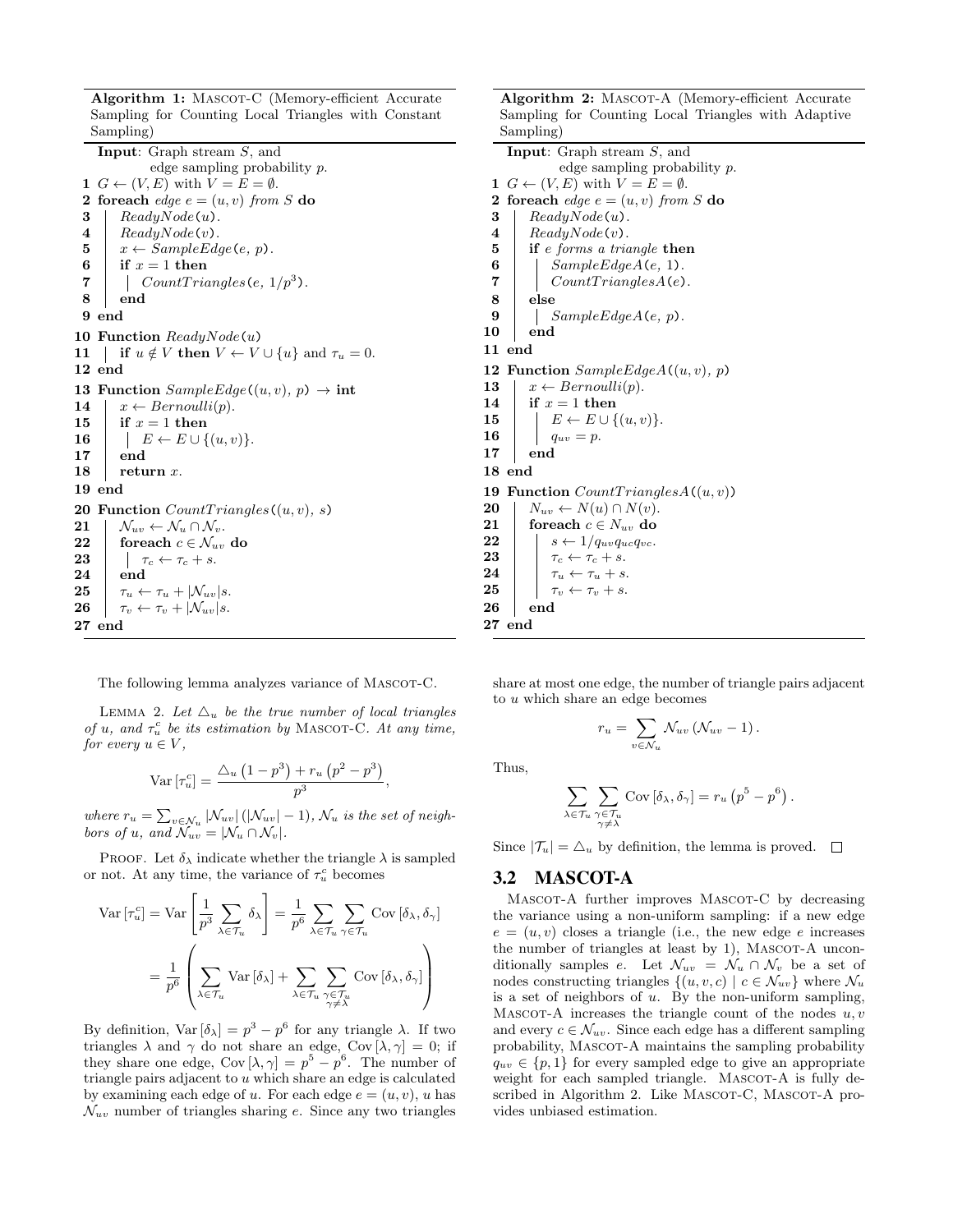LEMMA 3. Let  $\Delta_u$  be the true number of local triangles of u, and  $\tau_u^a$  be its estimation by MASCOT-A. At any time, for every  $u \in V$ ,

$$
\mathbb{E}\left[\tau_u^a\right] = \triangle_u.
$$

PROOF. Let  $\delta_{\lambda}$  indicate whether the triangle  $\lambda$  is sampled or not. At any time, the expected value of  $\tau_u^a$  becomes

$$
\mathbb{E}\left[\tau_u^a\right] = \sum_{\lambda = (e,f,g) \in \mathcal{T}_u} \frac{1}{q_e q_f q_g} \mathbb{E}\left[\delta_\lambda\right],
$$

where  $\mathcal{T}_u$  is the set of triangles containing u. Since  $q_e$  is the probability that the edge  $e$  is sampled, the probability of sampling  $\lambda$  becomes  $q_e q_f q_g$ , leading to  $\mathbb{E} [\delta_\lambda] = q_e q_f q_g$ . Consequently, we obtain  $\mathbb{E}[\tau_u^a] = |\mathcal{T}_u| = \Delta_u$ .

For MASCOT-A, we analyze an upper bound of variance which is smaller than the variance of MASCOT-C in Lemma 2.

LEMMA 4. Let  $\Delta_u$  be the true number of local triangles of u, and  $\tau_u^a$  be its estimation by MASCOT-A. At any time, for every  $u \in V$ .

$$
\operatorname{Var}\left[\tau_u^a\right] \le \frac{\triangle_u \left(1 - p^2\right) + r_u \left(p - p^2\right)}{p^2}
$$

.

PROOF. In this proof,  $q_{\lambda} = q_{efg} = q_e q_f q_g$  for a triangle  $\lambda = (e, f, g)$ . Let  $\delta_{\lambda}$  indicate whether the triangle  $\lambda$  is sampled or not. At any time, the expected value of  $\tau_u^a$  becomes

$$
\operatorname{Var}\left[\tau_u^a\right] = \operatorname{Var}\left[\sum_{\lambda \in \mathcal{T}_u} \frac{1}{q_\lambda} \delta_\lambda\right] = \sum_{\lambda \in \mathcal{T}_u} \sum_{\gamma \in \mathcal{T}_u} \operatorname{Cov}\left[\frac{\delta_\lambda}{q_\lambda}, \frac{\delta_\gamma}{q_\gamma}\right]
$$

$$
= \sum_{\lambda \in \mathcal{T}_u} \frac{1}{q_\lambda^2} \operatorname{Var}\left[\delta_\lambda\right] + \sum_{\lambda \in \mathcal{T}_u} \sum_{\substack{\gamma \in \mathcal{T}_u \\ \lambda \neq \gamma}} \frac{1}{q_\lambda q_\gamma} \operatorname{Cov}\left[\delta_\lambda, \delta_\gamma\right].
$$
(1)

Note that for any sampled triangle  $\lambda$ ,  $q_{\lambda} \geq p^2$  by construction of the algorithm. Thus, the first term of Eq. (1) is bounded as follows:

$$
\frac{1}{q_{\lambda}^2} \text{Var}\left[\delta_{\lambda}\right] = \frac{1}{q_{\lambda}^2} \left(q_{\lambda} - q_{\lambda}^2\right) \le \frac{1}{p^2} \left(1 - p^2\right). \tag{2}
$$

The remaining task is to bound the following in the second term:

$$
\frac{1}{q_{\lambda}q_{\gamma}}\text{Cov} \left[\delta_{\lambda}, \delta_{\gamma}\right] = \frac{1}{q_{\lambda}q_{\gamma}} \left(\mathbb{E}\left[\delta_{\lambda}\delta_{\gamma}\right] - \mathbb{E}\left[\delta_{\lambda}\right]\mathbb{E}\left[\delta_{\gamma}\right]\right)
$$

$$
= \frac{\mathbb{E}\left[\delta_{\lambda}\delta_{\gamma}\right]}{q_{\lambda}q_{\gamma}} - 1.
$$

Since Cov  $[\delta_{\lambda}, \delta_{\gamma}] = 0$  for independent triangles  $\lambda$  and  $\gamma$ , we focus on the case where  $\lambda = (e, f, g)$  and  $\gamma = (g, h, \ell)$  share the one edge  $g$ . There are two cases:

• g is the last among all the edges of  $\lambda$  and  $\gamma$ : In this case,  $q_g = 1$ ; then the following holds:

$$
\frac{\mathbb{E} \left[\delta_\lambda \delta_\gamma \right]}{q_\lambda q_\gamma} = \frac{q_e q_f q_h q_\ell}{q_{efg} q_{gh\ell}} = \frac{1}{q_g^2} = 1.
$$

• g is not the last among all the edges of  $\lambda$  and  $\gamma$ : There are at least two edges ( $\neq$  g) that are unconditionally sampled. Let them be  $e$  and  $\ell$  without loss of generality, i.e.  $q_e = q_\ell = 1$ ; then

$$
\frac{\mathbb{E}\left[\delta_{\lambda}\delta_{\gamma}\right]}{q_{\lambda}q_{\gamma}}=\frac{q_{f}q_{g}q_{h}}{q_{efg}q_{gh\ell}}=\frac{1}{q_{e}q_{g}q_{\ell}}\leq\frac{1}{p}.\tag{3}
$$

Substituting Eq.  $(2)$  and  $(3)$  to Eq.  $(1)$ , we prove the lemma.  $\Box$ 

Note that both  $\Delta_u$  and  $r_u$  are graph characteristics independent of the algorithms. As a result, MASCOT-A has a lower variance than MASCOT-C. The main drawback of MASCOT-A is that the number of edges sampled depends on the order of edges in a stream. It makes hard to exactly analyze the space requirement of MASCOT-A: the size of sampled edges may vary highly between pm and m.

## 3.3 MASCOT

Although MASCOT-A has lower variance than MASCOT-C, it may sample too many edges. By the following observation, however, we do not need to unconditionally sample an edge even though it constructs a triangle.

OBSERVATION 1. For a new edge  $e = (u, v)$ , let c be a node having edges to both u and v. In the future, e will not be used for constructing a triangle involving c.

Namely, only  $u$  and  $v$  need  $e$ . Thus,  $c$  can safely discard  $e$ after counting the triangle, and  $u$  and  $v$  sample  $e$  with the given probability p for the future use. Based on this idea, we propose MASCOT as shown in Algorithm 3.

| <b>Algorithm 3:</b> MASCOT (Memory-efficient Accurate       |  |
|-------------------------------------------------------------|--|
| Sampling for Counting Local Triangles)                      |  |
| <b>Input:</b> Graph stream $S$ , and                        |  |
| edge sampling probability $p$ .                             |  |
| 1 $G \leftarrow (V, E)$ with $V = E = \emptyset$ .          |  |
| 2 foreach edge $e = (u, v)$ from S do                       |  |
| $\begin{array}{c c} \mathbf{3} & ReadyNode(u). \end{array}$ |  |
|                                                             |  |

 $4 \mid ReadyNode(v).$ 

 $5$   $CountTriangles(e, 1/p^2)$ .

6  $\Big|\$  SampleEdge(e, p).

7 end

Mascot provides unbiased estimation as follows.

LEMMA 5. Let  $\Delta_u$  be the true number of local triangles of u, and  $\tau_u$  be its estimation by MASCOT. At any time, for every  $u \in V$ ,

$$
\mathbb{E}[\tau_u] = \triangle_u.
$$

PROOF. Every new incoming edge remains in our sampled graph in the future with probability  $p$ . We show that every triangle  $\lambda = (e, f, g)$  in the graph is counted with probability  $p^2$ . Without loss of generality, assume that  $e, f$  and g are given in order from the graph stream. Let  $\delta_{\lambda}$  be an indicator representing whether  $\lambda$  is counted or not. For  $\lambda$ to be sampled,  $e$  and  $f$  should be sampled before  $g$  whose probability is  $p^2$ . In that case, when g is observed,  $\lambda$  is unconditionally counted. Thus,  $\mathbb{E}[\delta_{\lambda}] = p^2$ . With the weight of  $1/p^2$  for sampled edges, the lemma is proved by following the proof of Lemma 3.  $\Box$ 

LEMMA 6. Let  $\Delta_u$  be the true number of local triangles of u, and  $\tau_u$  be its estimation by MASCOT. At any time, for every  $u \in V$ ,

$$
\operatorname{Var}\left[\tau_u\right] \le \frac{\triangle_u \left(1 - p^2\right) + r_u \left(p - p^2\right)}{p^2}
$$

.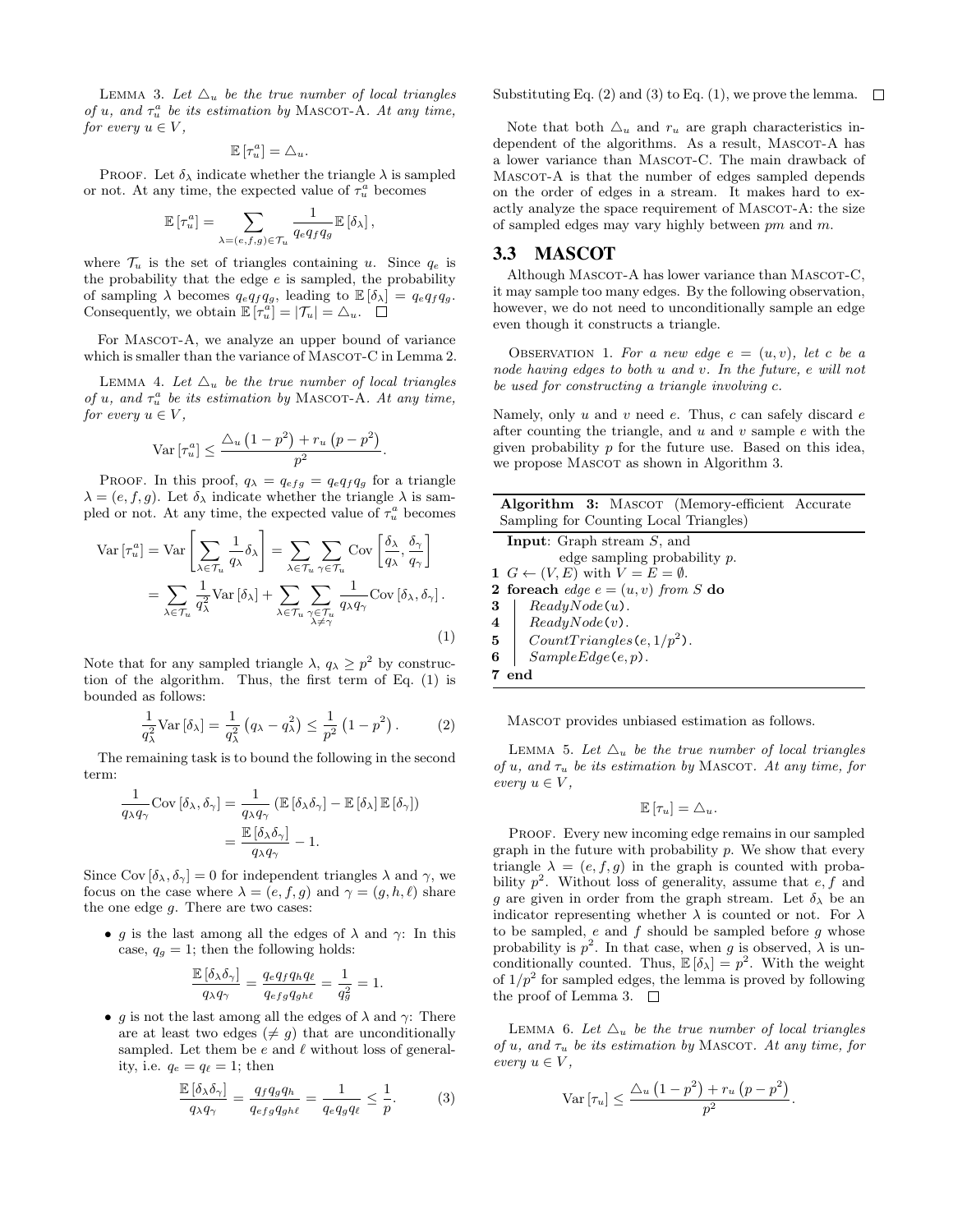Table 3: Summary of the graph data used in our experiments. The number of nodes and edges are counted after removing direction, weights, and selfloops.

| <b>Nodes</b> | Edges      | Description                                      |
|--------------|------------|--------------------------------------------------|
| 5,155        | 39,285     | Trust network                                    |
| 36,692       | 183,831    | Enron email exchanges                            |
| 116,836      | 2,027,871  | Edit confliction                                 |
| 196.591      | 950,327    | Online social network                            |
| 281,903      | 1,992,636  | Web graph of Stanford.edu                        |
| 325,729      | 1,090,108  | Web graph of Notre Dame                          |
| 685,230      | 6,649,470  | Web graph of Berkeley and                        |
| 4,846,609    | 42,851,237 | Stanford<br>LiveJournal online social<br>network |
| 253,045      | 6,611,899  | Co-reviewed<br>in<br>movies<br>Amazon            |
| 1,314,050    | 5,362,414  | $Co$ -author<br>in<br>network<br>DBLP            |
|              |            |                                                  |

PROOF. With  $\mathbb{E}[\delta_{\lambda}] = p^2$ , the proof is almost the same as that for Lemma 2. The only difference is to compute Cov  $[\delta_{\lambda}, \delta_{\gamma}]$ . In MASCOT,  $\mathbb{E} [\delta_{\lambda} \delta_{\gamma}]$  for two triangles  $\lambda, \gamma \in \mathcal{T}_u$ sharing one edge varies depending on the order of edges in a graph stream. If the shared edge of  $\lambda$  and  $\gamma$  is the last or the second last among all edges of  $\lambda$  and  $\gamma$ ,  $\mathbb{E}[\delta_\lambda \delta_\gamma] = p^4$ ; otherwise  $\mathbb{E} [\delta_{\lambda} \delta_{\gamma}] = p^3$ . Thus,  $\mathbb{E} [\delta_{\lambda} \delta_{\gamma}] \leq p^3$ , which proves the lemma.  $\square$ 

While the upper bound of variance of MASCOT is the same as that of MASCOT-A, MASCOT samples a smaller number of edges than MASCOT-A, which means that it requires smaller memory spaces for the same  $p$ . Moreover, the number of sampled edges of MASCOT is easily estimated as pm where  $m$  is the number of edges occurring in the stream until currently.

# 4. EXPERIMENTS

In this section, we show experimental results on performance of MASCOT and comparison with competing methods. Especially, we answer the following questions.

- Q1 How accurate is MASCOT?
- Q2 How better is MASCOT compared with the basic versions of MASCOT and the previous work [22]?
- Q3 How can MASCOT be applied to graph anomaly detection?

## 4.1 Dataset

We gather graph data from diverse domains such as social networks, router connectivity, hyperlinks in webpages, collaboration networks, citation networks, etc. We make them simple, i.e. directions, self-loops, and weights are removed. Their edges are given in a random order. Table 3 lists the datasets used in our experiments.

# 4.2 Evaluation Metric

To evaluate local triangle counting algorithms, we consider the following metrics.

• Pearson Correlation Coefficient  $\rho$ : This measures how well the relationship between two variables  $x$  and  $y$  is



Figure 2: Pearson correlation coefficient  $\rho$  over different ratio  $\eta$  of sampled edges, which dominate the required memory spaces. MASCOT shows the best performance.

represented by a linear function. Given two vectors  $x$ and  $y$ , the definition is as follows:

$$
\rho(x,y) = \frac{\text{Cov}[x,y]}{\sigma_x \sigma_y}.
$$

• Mean  $\epsilon$  of Error: This measures how close our estimation is to the ground truth. Given an estimation  $x$ for the ground truth  $x^*$ , we use the following absolute relative error:

$$
\epsilon(x, x^*) = \frac{1}{n} \sum_{i=1}^n z_i,
$$

where  $z_i = |x_i - x_i^*|/(x_i^* + 1)$ . We add 1 to both x and  $x^*$  for the case that  $x_i^* = 0$ .

• Ratio  $\eta$  of Sampled Edges: This dominates the amount of memory spaces required by an algorithm. It is equal to  $p$  for MASCOT and MASCOT-C, and larger than  $p$  for MASCOT-A in expectation.

Note that the first two metrics are calculated for the true and estimated local triangle counts.

We use the average of measurements obtained by 10 independent runnings since our algorithms are randomized. For the competing method KP [22], the same averaging scheme is used since the implementation is based on random hashing.

# 4.3 Performance of MASCOT

Figure 2 shows Pearson correlation coefficients (PCC) over ratios of the number of sampled edges for our proposed algorithms. In general, all algorithms improve PCC as the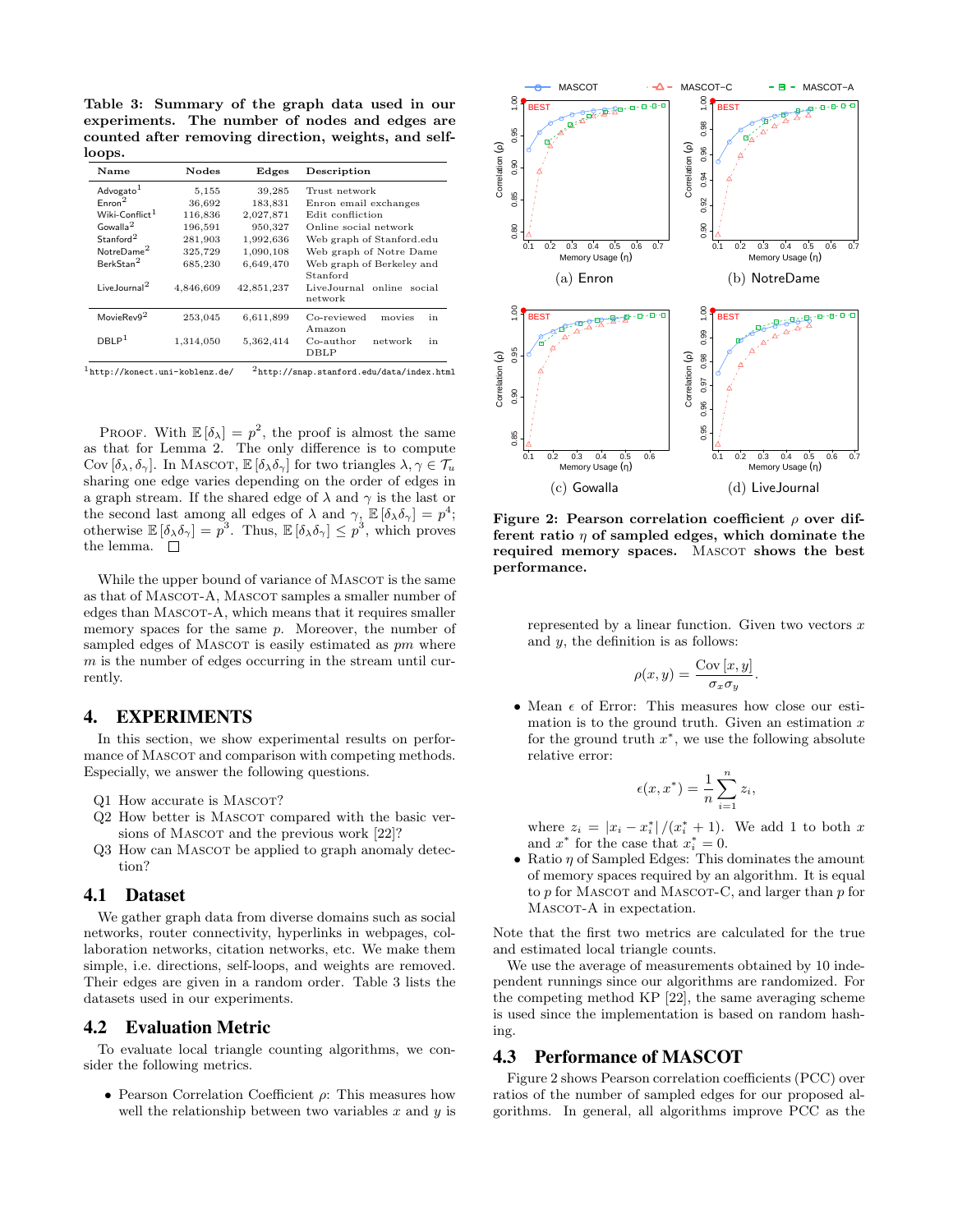

Figure 3: Mean  $\epsilon$  of absolute relative error over ratio  $\eta$  of the number of sampled edges of MASCOT and the basic versions of MASCOT. For the same  $\eta$ , MASCOT always results in the lowest error. For all graphs, as expected, standard deviations of MASCOT and MASCOT-A are smaller than that of MASCOT-C—notable for large graphs like LiveJournal. Sometimes, MASCOT-C is more accurate than or at least comparable to MASCOT-A. One reason is that for the same number of the total sampled edges, MASCOT-A samples large degree nodes more than MASCOT-C. This results in sacrificing accuracy for many nodes with extremely small degrees. The result with excluding nodes whose degrees are smaller than  $2/p$  is shown in Figure 4.



Figure 4: Mean  $\epsilon$  of relative error for nodes with degrees larger than  $2/p$  over ratio  $\eta$  of the number of sampled edges of MASCOT and its variants. For the same  $\eta$ , sampled edges of MASCOT-A are more concentrated on nodes having many triangles than those of MASCOT-C are; for those nodes the error of MASCOT-A is smaller than that of MASCOT-C.

sampling rate gets larger. Note that while the sampling rates of MASCOT-C and MASCOT are determined by  $p$  in expectation, that of MASCOT-A depends on both  $p$  and the edge order in a graph stream. For all the graphs, MASCOT and MASCOT-A show higher correlations than MASCOT-C at the same number of sampled edges. The difference between MASCOT and MASCOT-A is insignificant.

Figure 3 shows the mean  $\epsilon$  of absolute relative error over the ratio  $\eta$  of sampled edges. Note that we also present the standard deviation of  $\epsilon$  obtained by 10 runnings, as stated in Section 4.2, for every point. For all graphs, including those not shown in the figure, MASCOT works the best under the same sampling rate. As shown in Section 3, standard deviations of MASCOT and MASCOT-A are smaller than MASCOT-C—especially remarkable when memory usage  $(\eta)$  is small.

In contrast to the PCC case, the mean error of MASCOT-C and MASCOT-A varies depending on graphs. For example, MASCOT-C outperforms MASCOT-A for Enron and NotreDame in general, while MASCOT-A outperforms MASCOT-C for Gowalla; for LiveJournal they are comparable. The reason of this result is as follows. The triangle estimation is inaccurate for nodes with degrees smaller than  $2/p$ . This

is because if a node has a degree less than  $2/p$ , the number of sampled incident edges of the node is less than 2 in expectation, leading to no chance to count its local triangles. For the same  $\eta$ , the edge sampling probability  $p_c$  for MASCOT-C is larger than the probability  $p_a$  for MASCOT-A, i.e.  $2/p_c \leq 2/p_a$ . As a result, MASCOT-A becomes accurate for a small number of large degree nodes, and not for a large number of small degree nodes, leading to large errors in total. This is shown in Figure 4 where the error  $\epsilon$  is calculated for nodes whose degrees are above  $2/p$ . Note that MASCOT-A always outperforms MASCOT-C.

# 4.4 Comparison with Competing Method

#### *4.4.1 Competing Method*

We consider the first and the only local triangle counting algorithm KP for a graph stream, proposed in [22]. KP generates multiple independent sparsified graphs, and aggregates triangles from them. Since the method requires determining hash functions to map every node to a color before running, we assume that the number of nodes is known in advance. Following their experiments, we set  $d = 1000$ , that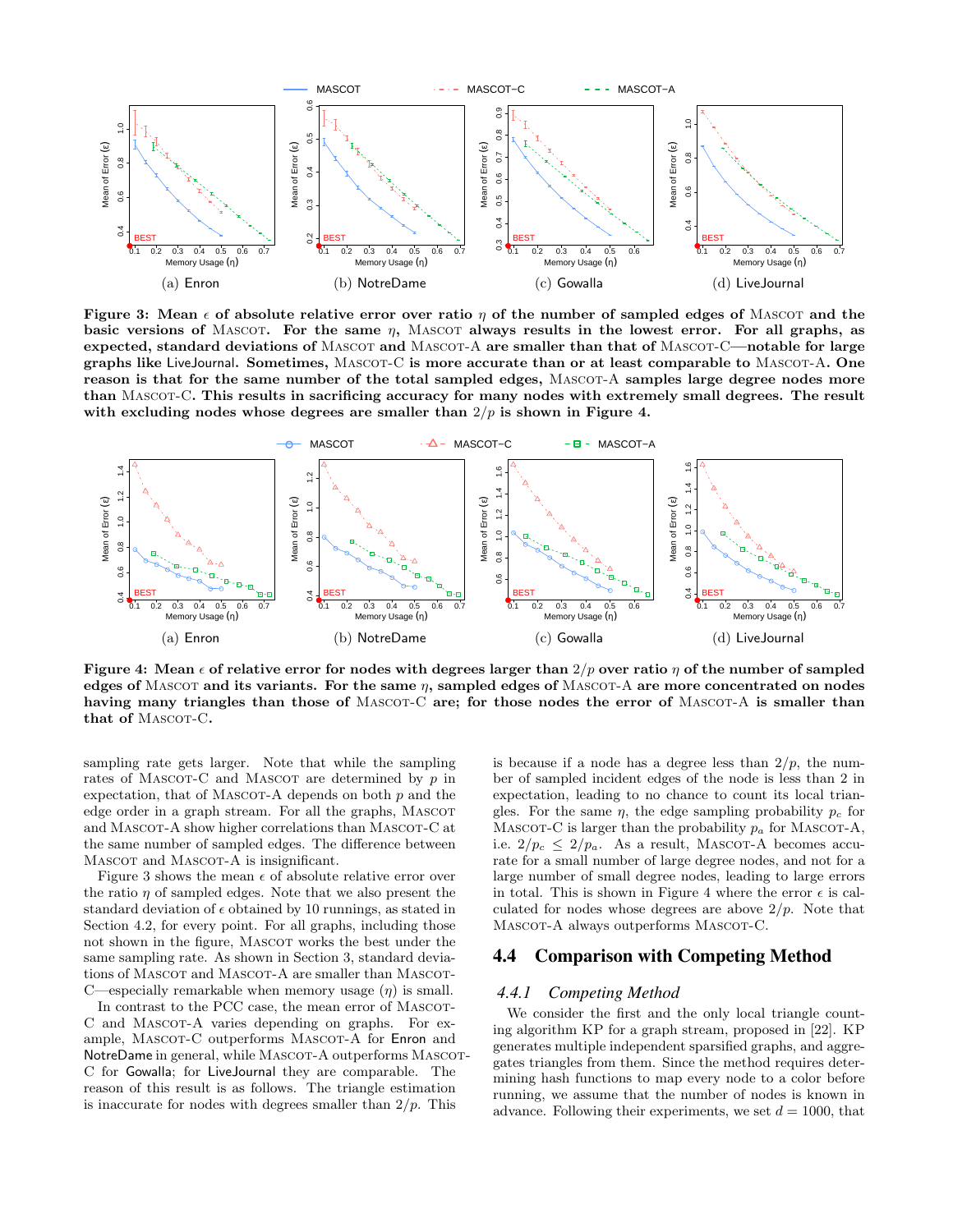

Figure 5: The true clustering coefficient vs. its estimation by MASCOT with  $p = 0.3$ —(a) and (b)—and by KP with  $K = 80$ —(c) and (d). In this setting, both algorithms sample similar numbers of edges: 0.3m and 0.32m in expectation for Mascot and KP, respectively. All plots are with respect to nodes having degrees at least 1000. Note that MASCOT estimates local triangles more accurately than KP—the points of MASCOT are nearly on the  $y = x$  line in contrast to those of KP.



Figure 6: Pearson correlation coefficient  $\rho$  and mean  $\epsilon$  of absolute relative error for the nodes with degrees at least 1000. While MASCOT is the best, MASCOT-C and MASCOT-A also outperform KP in terms of both metrics  $\rho$  and  $\epsilon$ .

is, our focus is on nodes whose degrees are at least d. The other parameters are set according to Theorem 2 in their paper—the number C of colors to  $d/4 = 250$  and the sparsification threshold t to  $9m/d = 0.009m$ —while the number K of independent sessions sparsifying an input graph is varied from 50 to 150 at the interval of 10. Note that the number of edges sampled becomes  $\approx mK/C$ .

#### *4.4.2 Comparison*

Setup. We compare MASCOT with KP for estimation of local clustering coefficients of nodes with degrees larger than 1000. Note that KP was primarily developed for local clustering coefficient estimation, and MASCOT provides it by dividing  $\tau_u$  by  $d_u(d_u - 1)/2$  for each node u since  $\tau$  is an unbiased estimator<sup>1</sup>. Calculating the degree of each node in a graph stream is trivial, i.e. counting for each node its occurrences in the stream. For this experiment, we use the following three graphs: Stanford, Wiki-Conflict, and Berk-Stan.

Result. Figures 1b, 1c and 5 show how well two methods Mascot and KP estimate local clustering coefficients for the top-1000 high degree nodes. Note that all points for MASCOT are nearly on the  $y = x$  line while KP's estimations are not that accurate despite somewhat positive correlations. Figure 6 shows comparison results of MASCOT and KP with respect to  $\rho$  and  $\epsilon$ . For both graphs, MASCOT shows a high Pearson correlation coefficient  $\rho$  even with a small ratio  $\eta$  of sampled edges while KP's PCCs are below 0.8 regardless of the number of sampled edges. Furthermore Mascot outperforms in mean and standard deviation.

Additionally, we compare MASCOT with the *semi-streaming* algorithm (BA) proposed in [8] for local triangle counting, which requires *multiple passes* to a graph. We set the number of passes to 50 and the number of random bits to  $\log(n)$ for BA. We use the four graphs Advogato, Wiki-Conflict, BerkStan, and LiveJournal. In general, MASCOT is faster than BA, with larger absolute relative errors. However, for the  $top-1\%$  high degree nodes, MASCOT is more accurate than BA in most cases. Furthermore, the correlation coefficient of Mascot is better than BA in most cases.

## 4.5 Anomaly Detection in Graph Streams

It has been known that local triangle counts play an important role in determining characteristics of nodes [2, 8]. In this section, we show that our proposed algorithm Mascor detects anomalous nodes or patterns in real world graph streams. We use the Stanford, MovieRev9 and DBLP graphs listed in Table 3.

<sup>&</sup>lt;sup>1</sup>This is the same for MASCOT-C and MASCOT-A.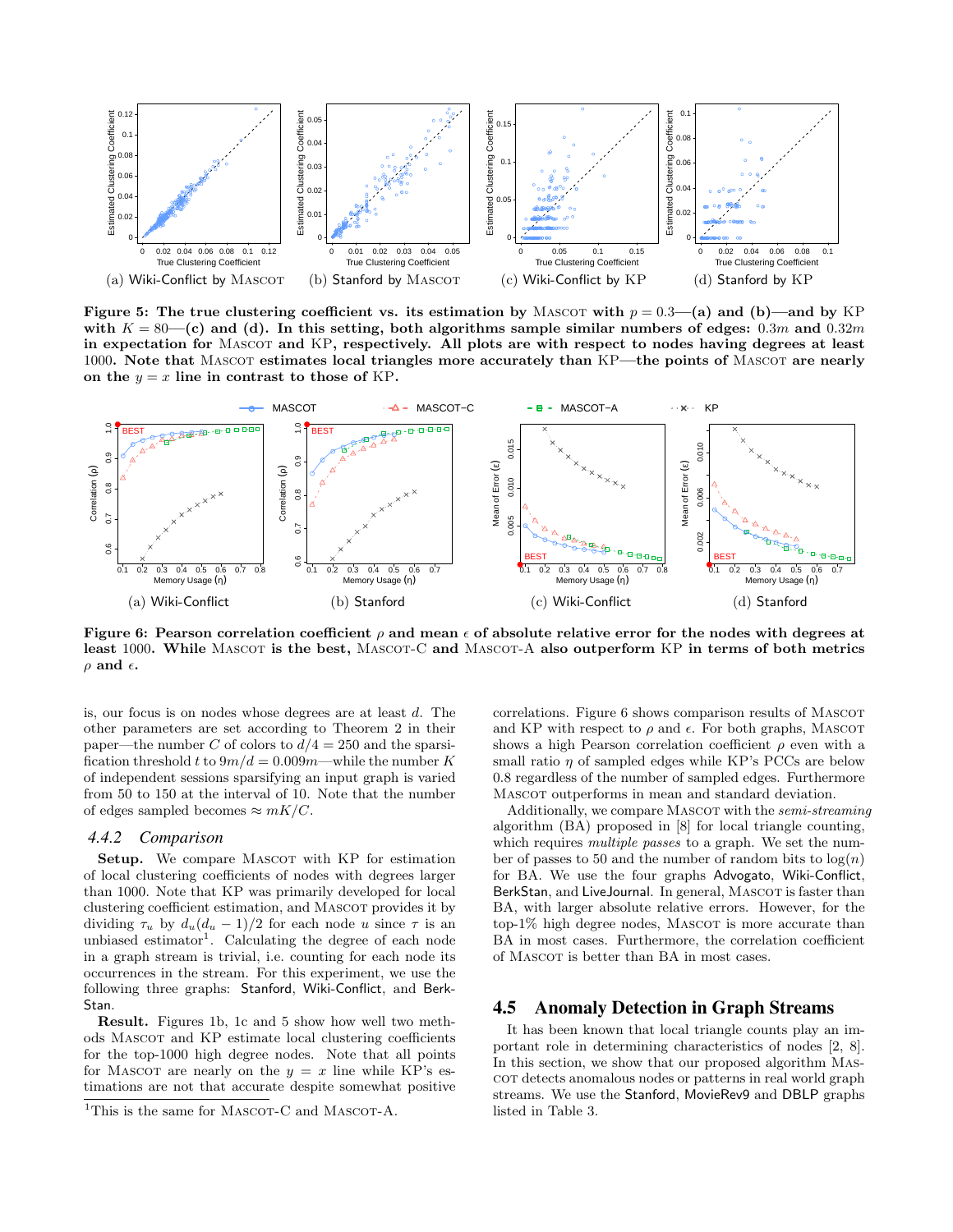

Figure 7: Anomaly detection results for Stanford, Movie9 and DBLP. (a) Each color group forms a near clique, which is observed as a short vertical line in the scatter plot. The nodes in the group have a large number of common neighbors whose connections are sparse. The size of the common neighbors is much larger than that of the group such that the two groups form a core-periphery. (b) Bar graph showing the internal densities of each discovered group and their common neighbor group. Note that the discovered group has an edge density larger than 0.95 while the corresponding neighbor group is rarely connected. The value below each group means the ratio of common neighbors over all neighbors of the group members. (c) Each color group corresponds to a movie series which can be favored by people with diverse preferences: classic movies (green, blue and purple) and religious ones (red). (d) The steep linear pattern in red corresponds to researchers who participate in at least one paper with many coauthors: they are close to the clique line. The gradual linear pattern in blue corresponds to popular names. Since people with the same name becomes one point, the point covers various domains, leading to a large degree but weak local cohesiveness.

**Setup.** We use MASCOT with  $p = 0.3$ . Stanford is a hyperlink network of webpages: a node and an edge correspond to a web page and a hyperlink, respectively. In analysis of Stanford, we focus on structural anomaly since the graph is unlabeled. MovieRev9 is originally given as a list of movie reviews, containing the information of products and users, of Amazon. Each node of MovieRev9 corresponds to a product of the reviews; we make an undirected edge if two products have at least 9 common reviewers. DBLP is a collaboration network where there is an undirected edge between two authors if they participate in the same work. For all the graphs, we remove duplicated edges and edge directions.

Result. Following the strategy used in [2, 20], we especially focus on relation between degrees and local triangle counts of nodes. There are two types of patterns of interest: a group of anomalous nodes with similar characteristics and a node far from a general pattern in the degree-triangles scatter plot.

OBSERVATION 2 (CORE-PERIPHERY IN WEB). In Stanford, there are core-peripheries that can be divided into two subgroups: the first subgroup is a small dense graph and the other is a large sparse graph. The two subgroups are tightly connected.

Figure 7a shows the result of discovering anomalous structures in the Stanford web graph. In the scatter plot of the degree and the local triangle count for the nodes, we observe several near clique structures shown as short vertical lines in the plot. They are not only tightly connected to each other but also share a large portion of neighbors outside the group. The number of those neighbors are relatively large and they are sparsely interconnected. As a result, each group and its neighbors form a core-periphery. Figure 7b shows the edge densities of the discovered groups and their neighbor groups, and the ratios of the group sizes over the neighbor sizes. The three groups that we discover show similar patterns.

OBSERVATION 3 (BROAD POPULARITY OF MOVIES). In MovieRev9, several sets of movies are loved by many users of various tastes.

Figure 7c shows anomalous groups of nodes discovered in MovieRev9. The red group corresponds to religious films like "Holy Night" and "Return to Nazareth"; all of them are made with the same actors, writers and producers. Such movies can be preferred by various people believing in that religion regardless of their movie preferences, resulting in small triangles compared with degrees. The green, blue and purple groups correspond to classic movies, which are released in various forms and reissued until recently—the green for a series of "Planet of the Apes", the blue for "Casablanca", and the purple for "You Only Live Twice". Since they have been loved a long period of time, regardless of preferences, many people with diverse spectra in their personalities watch those movies. As a result, those movies form less tightly connected ego networks.

Observation 4 (Papers by Many Coauthors). In DBLP, there is a group of authors each of which participates in at least one paper with many coauthors, forming a small tightly connected group.

Observation 5 (Ambiguity by Common Names). In DBLP, there are groups of very active researchers each of which corresponds to people having a same name.

Figure 7d shows two linear patterns discovered in the coauthorship relations of DBLP. The first pattern is formed by the red and green groups which correspond to authors whose coauthors are tightly connected. We observe that this is due to papers written by a large number of coauthors. Especially, the green group contains 85 authors who participate in one paper written by 119 authors; some of them have only one publication.